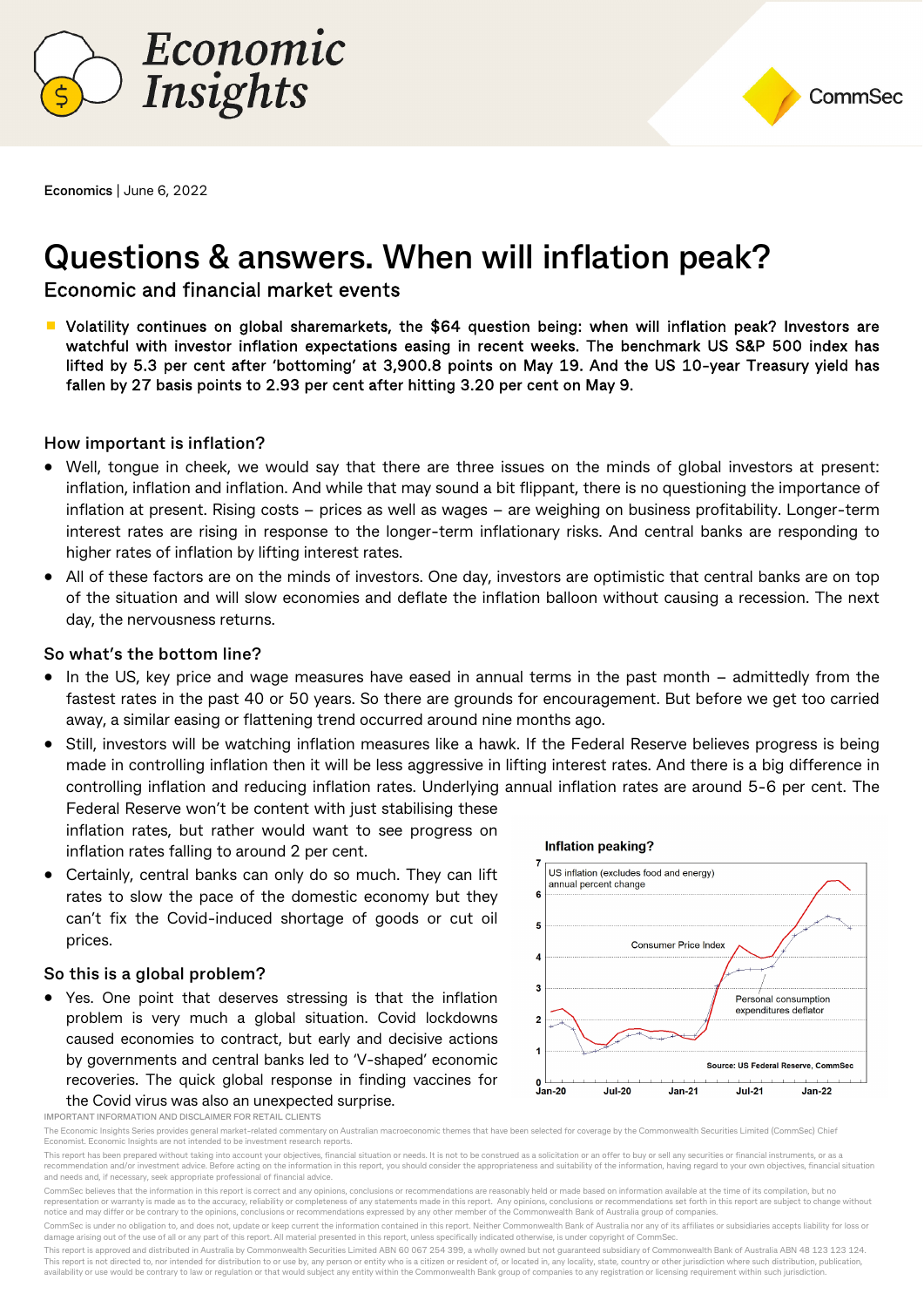- Deflationary threats quickly turned to inflation with spending (demand) responding more quickly than supply. More people got the virus, couldn't attend work and production (supply) suffered. And this supply-chain problem remains with us.
- Central banks thought inflation would be a 'transitory' situation. The perception that people would get Covid and then come back to work after seven days. Workforces would return to full strength.

### **But there were complications?**

• The Omicron variant of the virus is highly contagious. Despite social distancing and lockdowns, more people succumbed to the virus – and sometimes more than once. And if people didn't get Covid, they may have got influenza.



- The war in the Ukraine from February 24 has also put upward pressure on a raft of commodities such as oil, natural gas, wheat and cooking oils.
- And China persisted with a 'zero Covid' policy, causing the economy to slow and further delaying the global supply response. On Wednesday, June 1, Shanghai ended a two-month lockdown.

#### **Central banks have responded**

- With the benefit of hindsight, central banks probably wish they had started the removal of monetary stimulus – that is, lifted interest rates – a little earlier. But who could have predicted all the events that have transpired.
- Now the concern is whether central banks have become too aggressive in lifting rates. The 25 basis point (quarter of a per cent) rate hikes that were common initially have now become 50bp moves. If lockdowns in China are phased out and Chinese authorities are successful in applying stimulus, the supply response may be quicker and stronger than currently expected.
- And then there is the war in Ukraine. If the war was to end in the next few weeks or months then some of the cost pressures will ease. Having said that there are no imminent signs of an end to the war – ceasefire negotiations have stalled.



 The US Federal Reserve lifted rates by 25bp on March 16, 2022 and followed that up with a 50bp move on May 4. The Fed is widely expected to raise the federal funds rate by 50bp in June and July. A raft of central banks started lifting rates much earlier. Hungary, Brazil and Iceland were amongst the central banks lifting interest rates in April-June 2021. The first rate hike in Australia was on May 3, 2022.

#### **What is the risk of a policy mistake?**

 Given that central banks are responding to a unique set of circumstances, there is a high risk of policy mistakes. One of the difficulties is tracking the supply-chain issues. Purchasing manager surveys and indicators of shipping rates, transport cost surveys and measures of computer chip availability are all helpful but not perfect. Most analysts will keep the focus on producer and consumer prices.

#### **As always, presumably all eyes are on what happens in the US?**

 The US economy is still the biggest in the world and economic trends there have a big impact on global financial markets.

#### Wage growth slows modestly



# Inflation eases from 41-year high